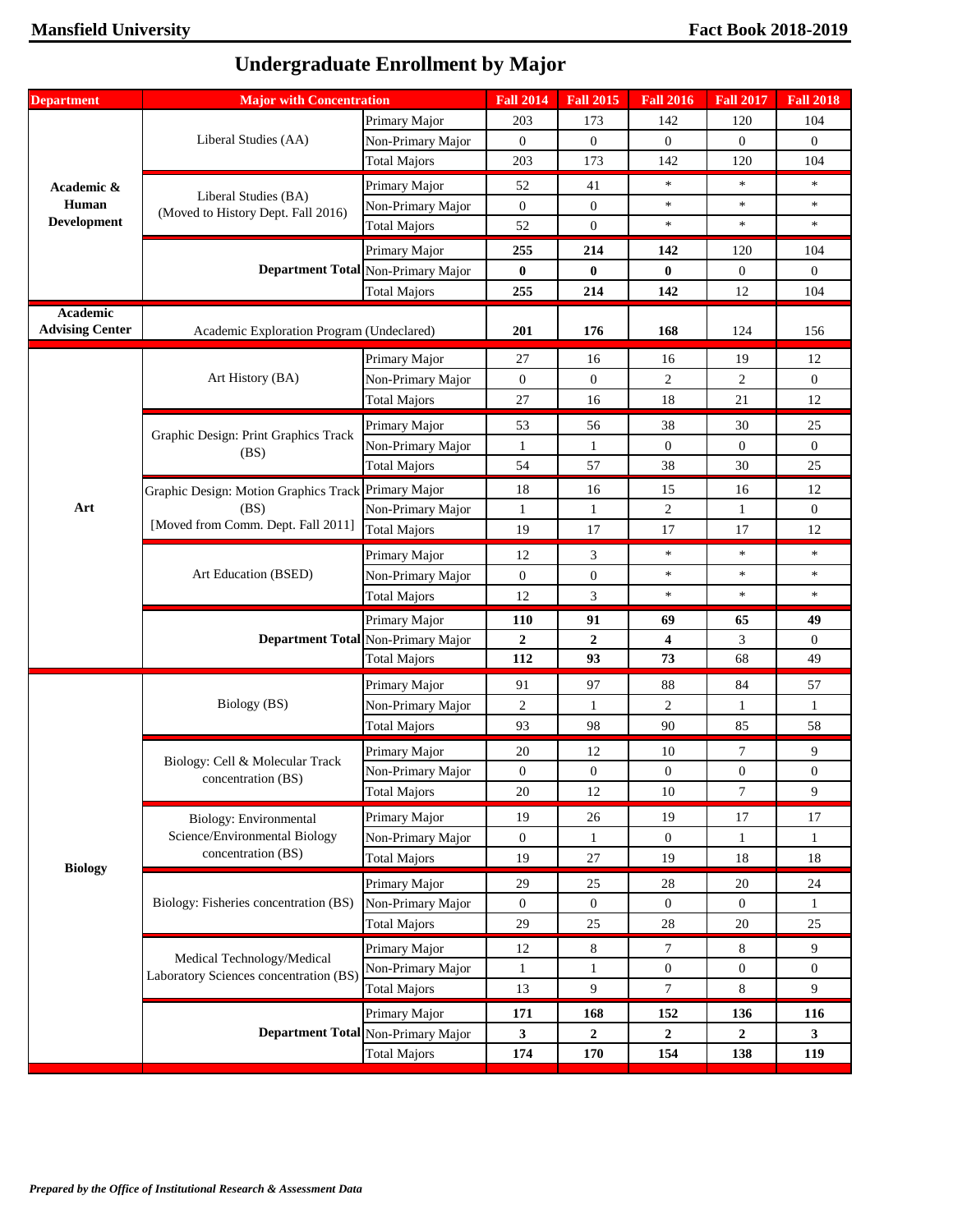| <b>Department</b>                 | <b>Major with Concentration</b>                                       |                                                                                                                                                                                                                                                                                                                                                                                                                                                                                                                                                                                                                                                                                                                                                                                                                                                                                                                                                                                                                                                                                                                                                                                                                                                                                                                                                                                                                  | <b>Fall 2014</b> | <b>Fall 2015</b> | <b>Fall 2016</b> | <b>Fall 2017</b> | <b>Fall 2018</b>                                                                                                                                                                                                                                |
|-----------------------------------|-----------------------------------------------------------------------|------------------------------------------------------------------------------------------------------------------------------------------------------------------------------------------------------------------------------------------------------------------------------------------------------------------------------------------------------------------------------------------------------------------------------------------------------------------------------------------------------------------------------------------------------------------------------------------------------------------------------------------------------------------------------------------------------------------------------------------------------------------------------------------------------------------------------------------------------------------------------------------------------------------------------------------------------------------------------------------------------------------------------------------------------------------------------------------------------------------------------------------------------------------------------------------------------------------------------------------------------------------------------------------------------------------------------------------------------------------------------------------------------------------|------------------|------------------|------------------|------------------|-------------------------------------------------------------------------------------------------------------------------------------------------------------------------------------------------------------------------------------------------|
|                                   |                                                                       | Primary Major                                                                                                                                                                                                                                                                                                                                                                                                                                                                                                                                                                                                                                                                                                                                                                                                                                                                                                                                                                                                                                                                                                                                                                                                                                                                                                                                                                                                    | 70               | 58               | 51               | 40               | 46                                                                                                                                                                                                                                              |
|                                   | Business Adminimistration (BS)                                        | Non-Primary Major                                                                                                                                                                                                                                                                                                                                                                                                                                                                                                                                                                                                                                                                                                                                                                                                                                                                                                                                                                                                                                                                                                                                                                                                                                                                                                                                                                                                | 1                | 2                | $\mathbf{1}$     | $\theta$         | $\boldsymbol{0}$                                                                                                                                                                                                                                |
|                                   |                                                                       | <b>Total Majors</b>                                                                                                                                                                                                                                                                                                                                                                                                                                                                                                                                                                                                                                                                                                                                                                                                                                                                                                                                                                                                                                                                                                                                                                                                                                                                                                                                                                                              | 71               | 60               | 52               | 40               | 46                                                                                                                                                                                                                                              |
|                                   |                                                                       |                                                                                                                                                                                                                                                                                                                                                                                                                                                                                                                                                                                                                                                                                                                                                                                                                                                                                                                                                                                                                                                                                                                                                                                                                                                                                                                                                                                                                  |                  |                  |                  |                  |                                                                                                                                                                                                                                                 |
|                                   | <b>Business Admin: Accounting</b>                                     | Primary Major                                                                                                                                                                                                                                                                                                                                                                                                                                                                                                                                                                                                                                                                                                                                                                                                                                                                                                                                                                                                                                                                                                                                                                                                                                                                                                                                                                                                    | 44               | 34               | 42               | 32               |                                                                                                                                                                                                                                                 |
|                                   | concentration (BS)                                                    | Non-Primary Major                                                                                                                                                                                                                                                                                                                                                                                                                                                                                                                                                                                                                                                                                                                                                                                                                                                                                                                                                                                                                                                                                                                                                                                                                                                                                                                                                                                                | $\mathbf{0}$     | $\overline{0}$   | $\overline{0}$   | $\mathbf{0}$     |                                                                                                                                                                                                                                                 |
|                                   |                                                                       |                                                                                                                                                                                                                                                                                                                                                                                                                                                                                                                                                                                                                                                                                                                                                                                                                                                                                                                                                                                                                                                                                                                                                                                                                                                                                                                                                                                                                  |                  |                  |                  |                  |                                                                                                                                                                                                                                                 |
|                                   |                                                                       | 32<br><b>Total Majors</b><br>44<br>34<br>42<br>21<br>Primary Major<br>30<br>30<br>30<br><b>Business Admin: Management</b><br>$\boldsymbol{0}$<br>$\overline{0}$<br>Non-Primary Major<br>$\overline{0}$<br>$\boldsymbol{0}$<br>Concentration (BS)<br>21<br><b>Total Majors</b><br>30<br>30<br>30<br>23<br>Primary Major<br>21<br>22<br>18<br><b>Business Admin: Marketing</b><br>$\overline{2}$<br>Non-Primary Major<br>$\overline{2}$<br>$\overline{c}$<br>$\mathbf{1}$<br>concentration (BS)<br>25<br><b>Total Majors</b><br>23<br>20<br>23<br>165<br>116<br>Primary Major<br>140<br>145<br>$\overline{2}$<br>Department Total Non-Primary Major<br>3<br>$\overline{\mathbf{4}}$<br>$\overline{2}$<br>116<br><b>Total Majors</b><br>168<br>144<br>147<br>$\,8$<br>14<br>Primary Major<br>13<br>16<br><b>Chemistry (BS)</b><br>$\boldsymbol{0}$<br>Non-Primary Major<br>$\boldsymbol{0}$<br>$\mathbf{1}$<br>$\boldsymbol{0}$<br>$\,8\,$<br>17<br>14<br><b>Total Majors</b><br>13<br>$\ast$<br>Primary Major<br>1<br>1<br>1<br><b>Chemistry (BSED)</b><br>$\ast$<br>$\boldsymbol{0}$<br>$\boldsymbol{0}$<br>Non-Primary Major<br>$\boldsymbol{0}$<br>$\ast$<br>$\mathbf{1}$<br><b>Total Majors</b><br>$\mathbf{1}$<br>$\mathbf{1}$<br>9<br>20<br>Primary Major<br>10<br>15<br><b>Chemistry: Biochemistry</b><br>$\boldsymbol{0}$<br>$\boldsymbol{0}$<br>Non-Primary Major<br>$\boldsymbol{0}$<br>$\boldsymbol{0}$ |                  | 26               |                  |                  |                                                                                                                                                                                                                                                 |
| <b>Business</b><br>Administration |                                                                       |                                                                                                                                                                                                                                                                                                                                                                                                                                                                                                                                                                                                                                                                                                                                                                                                                                                                                                                                                                                                                                                                                                                                                                                                                                                                                                                                                                                                                  |                  |                  |                  |                  | 27<br>$\mathbf{1}$<br>28<br>$\overline{4}$<br>30<br>22<br>5<br>27<br>121<br>10<br>131<br>8<br>$\boldsymbol{0}$<br>$8\,$<br>$\ast$<br>$\ast$<br>$\ast$<br>15<br>$\mathbf{1}$<br>16<br>1<br>$\boldsymbol{0}$<br>$\mathbf{1}$<br>4<br>$\mathbf{1}$ |
|                                   |                                                                       |                                                                                                                                                                                                                                                                                                                                                                                                                                                                                                                                                                                                                                                                                                                                                                                                                                                                                                                                                                                                                                                                                                                                                                                                                                                                                                                                                                                                                  |                  |                  |                  |                  |                                                                                                                                                                                                                                                 |
|                                   |                                                                       |                                                                                                                                                                                                                                                                                                                                                                                                                                                                                                                                                                                                                                                                                                                                                                                                                                                                                                                                                                                                                                                                                                                                                                                                                                                                                                                                                                                                                  |                  |                  |                  |                  |                                                                                                                                                                                                                                                 |
|                                   |                                                                       |                                                                                                                                                                                                                                                                                                                                                                                                                                                                                                                                                                                                                                                                                                                                                                                                                                                                                                                                                                                                                                                                                                                                                                                                                                                                                                                                                                                                                  |                  |                  |                  |                  |                                                                                                                                                                                                                                                 |
|                                   |                                                                       |                                                                                                                                                                                                                                                                                                                                                                                                                                                                                                                                                                                                                                                                                                                                                                                                                                                                                                                                                                                                                                                                                                                                                                                                                                                                                                                                                                                                                  |                  |                  |                  |                  |                                                                                                                                                                                                                                                 |
|                                   |                                                                       |                                                                                                                                                                                                                                                                                                                                                                                                                                                                                                                                                                                                                                                                                                                                                                                                                                                                                                                                                                                                                                                                                                                                                                                                                                                                                                                                                                                                                  |                  |                  |                  |                  |                                                                                                                                                                                                                                                 |
|                                   |                                                                       |                                                                                                                                                                                                                                                                                                                                                                                                                                                                                                                                                                                                                                                                                                                                                                                                                                                                                                                                                                                                                                                                                                                                                                                                                                                                                                                                                                                                                  |                  |                  |                  |                  |                                                                                                                                                                                                                                                 |
|                                   |                                                                       |                                                                                                                                                                                                                                                                                                                                                                                                                                                                                                                                                                                                                                                                                                                                                                                                                                                                                                                                                                                                                                                                                                                                                                                                                                                                                                                                                                                                                  |                  |                  |                  |                  |                                                                                                                                                                                                                                                 |
|                                   |                                                                       |                                                                                                                                                                                                                                                                                                                                                                                                                                                                                                                                                                                                                                                                                                                                                                                                                                                                                                                                                                                                                                                                                                                                                                                                                                                                                                                                                                                                                  |                  |                  |                  |                  |                                                                                                                                                                                                                                                 |
|                                   |                                                                       |                                                                                                                                                                                                                                                                                                                                                                                                                                                                                                                                                                                                                                                                                                                                                                                                                                                                                                                                                                                                                                                                                                                                                                                                                                                                                                                                                                                                                  |                  |                  |                  |                  |                                                                                                                                                                                                                                                 |
|                                   |                                                                       |                                                                                                                                                                                                                                                                                                                                                                                                                                                                                                                                                                                                                                                                                                                                                                                                                                                                                                                                                                                                                                                                                                                                                                                                                                                                                                                                                                                                                  |                  |                  |                  |                  |                                                                                                                                                                                                                                                 |
|                                   |                                                                       |                                                                                                                                                                                                                                                                                                                                                                                                                                                                                                                                                                                                                                                                                                                                                                                                                                                                                                                                                                                                                                                                                                                                                                                                                                                                                                                                                                                                                  |                  |                  |                  |                  |                                                                                                                                                                                                                                                 |
|                                   |                                                                       |                                                                                                                                                                                                                                                                                                                                                                                                                                                                                                                                                                                                                                                                                                                                                                                                                                                                                                                                                                                                                                                                                                                                                                                                                                                                                                                                                                                                                  |                  |                  |                  |                  |                                                                                                                                                                                                                                                 |
|                                   |                                                                       |                                                                                                                                                                                                                                                                                                                                                                                                                                                                                                                                                                                                                                                                                                                                                                                                                                                                                                                                                                                                                                                                                                                                                                                                                                                                                                                                                                                                                  |                  |                  |                  |                  |                                                                                                                                                                                                                                                 |
|                                   |                                                                       |                                                                                                                                                                                                                                                                                                                                                                                                                                                                                                                                                                                                                                                                                                                                                                                                                                                                                                                                                                                                                                                                                                                                                                                                                                                                                                                                                                                                                  |                  |                  |                  |                  |                                                                                                                                                                                                                                                 |
|                                   |                                                                       |                                                                                                                                                                                                                                                                                                                                                                                                                                                                                                                                                                                                                                                                                                                                                                                                                                                                                                                                                                                                                                                                                                                                                                                                                                                                                                                                                                                                                  |                  |                  |                  |                  |                                                                                                                                                                                                                                                 |
|                                   |                                                                       |                                                                                                                                                                                                                                                                                                                                                                                                                                                                                                                                                                                                                                                                                                                                                                                                                                                                                                                                                                                                                                                                                                                                                                                                                                                                                                                                                                                                                  |                  |                  |                  |                  |                                                                                                                                                                                                                                                 |
|                                   |                                                                       |                                                                                                                                                                                                                                                                                                                                                                                                                                                                                                                                                                                                                                                                                                                                                                                                                                                                                                                                                                                                                                                                                                                                                                                                                                                                                                                                                                                                                  |                  |                  |                  |                  |                                                                                                                                                                                                                                                 |
|                                   | <b>Concentration (BS)</b>                                             |                                                                                                                                                                                                                                                                                                                                                                                                                                                                                                                                                                                                                                                                                                                                                                                                                                                                                                                                                                                                                                                                                                                                                                                                                                                                                                                                                                                                                  |                  |                  |                  |                  |                                                                                                                                                                                                                                                 |
| Chemistry                         |                                                                       | <b>Total Majors</b>                                                                                                                                                                                                                                                                                                                                                                                                                                                                                                                                                                                                                                                                                                                                                                                                                                                                                                                                                                                                                                                                                                                                                                                                                                                                                                                                                                                              | 9                | 10               | 15               | 20               |                                                                                                                                                                                                                                                 |
|                                   | <b>Chemistry/Physics: Nanotechnology</b><br><b>Concentration (BS)</b> | Primary Major                                                                                                                                                                                                                                                                                                                                                                                                                                                                                                                                                                                                                                                                                                                                                                                                                                                                                                                                                                                                                                                                                                                                                                                                                                                                                                                                                                                                    | $\overline{4}$   | 3                | 3                | 1                |                                                                                                                                                                                                                                                 |
|                                   |                                                                       | Non-Primary Major                                                                                                                                                                                                                                                                                                                                                                                                                                                                                                                                                                                                                                                                                                                                                                                                                                                                                                                                                                                                                                                                                                                                                                                                                                                                                                                                                                                                | $\mathbf{0}$     | $\boldsymbol{0}$ | $\boldsymbol{0}$ | $\boldsymbol{0}$ |                                                                                                                                                                                                                                                 |
|                                   |                                                                       | <b>Total Majors</b>                                                                                                                                                                                                                                                                                                                                                                                                                                                                                                                                                                                                                                                                                                                                                                                                                                                                                                                                                                                                                                                                                                                                                                                                                                                                                                                                                                                              | $\overline{4}$   | 3                | 3                | 1                |                                                                                                                                                                                                                                                 |
|                                   | <b>Chemistry: Forensic Science</b><br><b>Concentration (BS)</b>       | Primary Major                                                                                                                                                                                                                                                                                                                                                                                                                                                                                                                                                                                                                                                                                                                                                                                                                                                                                                                                                                                                                                                                                                                                                                                                                                                                                                                                                                                                    | 23               | 18               | 18               | 16               |                                                                                                                                                                                                                                                 |
|                                   |                                                                       | Non-Primary Major                                                                                                                                                                                                                                                                                                                                                                                                                                                                                                                                                                                                                                                                                                                                                                                                                                                                                                                                                                                                                                                                                                                                                                                                                                                                                                                                                                                                | $\mathbf{0}$     | 1                | $\mathbf{1}$     | 1                |                                                                                                                                                                                                                                                 |
|                                   |                                                                       | <b>Total Majors</b>                                                                                                                                                                                                                                                                                                                                                                                                                                                                                                                                                                                                                                                                                                                                                                                                                                                                                                                                                                                                                                                                                                                                                                                                                                                                                                                                                                                              | 23               | 19               | 19               | $17\,$           | 5                                                                                                                                                                                                                                               |
|                                   | <b>Department Total Non-Primary Major</b>                             | Primary Major                                                                                                                                                                                                                                                                                                                                                                                                                                                                                                                                                                                                                                                                                                                                                                                                                                                                                                                                                                                                                                                                                                                                                                                                                                                                                                                                                                                                    | 53               | 40               | 50               | 51               | 28                                                                                                                                                                                                                                              |
|                                   |                                                                       |                                                                                                                                                                                                                                                                                                                                                                                                                                                                                                                                                                                                                                                                                                                                                                                                                                                                                                                                                                                                                                                                                                                                                                                                                                                                                                                                                                                                                  | 1                | 1                | 1                | $\mathbf{1}$     | $\boldsymbol{2}$                                                                                                                                                                                                                                |
|                                   |                                                                       | <b>Total Majors</b>                                                                                                                                                                                                                                                                                                                                                                                                                                                                                                                                                                                                                                                                                                                                                                                                                                                                                                                                                                                                                                                                                                                                                                                                                                                                                                                                                                                              | 54               | 41               | 52               | 52               | 30                                                                                                                                                                                                                                              |
|                                   |                                                                       |                                                                                                                                                                                                                                                                                                                                                                                                                                                                                                                                                                                                                                                                                                                                                                                                                                                                                                                                                                                                                                                                                                                                                                                                                                                                                                                                                                                                                  |                  |                  |                  |                  |                                                                                                                                                                                                                                                 |
|                                   |                                                                       | Primary Major                                                                                                                                                                                                                                                                                                                                                                                                                                                                                                                                                                                                                                                                                                                                                                                                                                                                                                                                                                                                                                                                                                                                                                                                                                                                                                                                                                                                    | 13               | 17               | 12               | 9                | $\overline{4}$                                                                                                                                                                                                                                  |
|                                   |                                                                       | Non-Primary Major                                                                                                                                                                                                                                                                                                                                                                                                                                                                                                                                                                                                                                                                                                                                                                                                                                                                                                                                                                                                                                                                                                                                                                                                                                                                                                                                                                                                | 5                | 3                | 4                | 1                | $\mathbf{0}$                                                                                                                                                                                                                                    |
|                                   | <b>Organizational Communication</b><br>(BS/concentration)             | <b>Total Majors</b>                                                                                                                                                                                                                                                                                                                                                                                                                                                                                                                                                                                                                                                                                                                                                                                                                                                                                                                                                                                                                                                                                                                                                                                                                                                                                                                                                                                              | 18               | 20               | 16               | 10               | $\overline{4}$                                                                                                                                                                                                                                  |
|                                   |                                                                       | Primary Major                                                                                                                                                                                                                                                                                                                                                                                                                                                                                                                                                                                                                                                                                                                                                                                                                                                                                                                                                                                                                                                                                                                                                                                                                                                                                                                                                                                                    | 46               | 42               | 27               | 20               | 13                                                                                                                                                                                                                                              |
|                                   | <b>Mass Comm. Electronic Media</b>                                    | Non-Primary Major                                                                                                                                                                                                                                                                                                                                                                                                                                                                                                                                                                                                                                                                                                                                                                                                                                                                                                                                                                                                                                                                                                                                                                                                                                                                                                                                                                                                | $\mathbf{0}$     | $\overline{0}$   | $\overline{0}$   | $\overline{0}$   | $\mathbf{0}$                                                                                                                                                                                                                                    |
|                                   | concentration (BS)                                                    | <b>Total Majors</b>                                                                                                                                                                                                                                                                                                                                                                                                                                                                                                                                                                                                                                                                                                                                                                                                                                                                                                                                                                                                                                                                                                                                                                                                                                                                                                                                                                                              | 46               | 42               | 27               | 27               | 13                                                                                                                                                                                                                                              |
|                                   |                                                                       |                                                                                                                                                                                                                                                                                                                                                                                                                                                                                                                                                                                                                                                                                                                                                                                                                                                                                                                                                                                                                                                                                                                                                                                                                                                                                                                                                                                                                  |                  |                  |                  |                  |                                                                                                                                                                                                                                                 |
|                                   | <b>Mass Comm.: Journalism</b>                                         | Primary Major                                                                                                                                                                                                                                                                                                                                                                                                                                                                                                                                                                                                                                                                                                                                                                                                                                                                                                                                                                                                                                                                                                                                                                                                                                                                                                                                                                                                    | $\overline{4}$   | 3                | $\mathbf{1}$     | $\ast$           | $\ast$                                                                                                                                                                                                                                          |
|                                   | concentration (BS)                                                    | Non-Primary Major                                                                                                                                                                                                                                                                                                                                                                                                                                                                                                                                                                                                                                                                                                                                                                                                                                                                                                                                                                                                                                                                                                                                                                                                                                                                                                                                                                                                | $\boldsymbol{0}$ | $\boldsymbol{0}$ | $\boldsymbol{0}$ | $\ast$           | $\ast$                                                                                                                                                                                                                                          |
| Communication                     |                                                                       | <b>Total Majors</b>                                                                                                                                                                                                                                                                                                                                                                                                                                                                                                                                                                                                                                                                                                                                                                                                                                                                                                                                                                                                                                                                                                                                                                                                                                                                                                                                                                                              | $\overline{4}$   | 3                | $\mathbf{1}$     | $\ast$           | $\ast$                                                                                                                                                                                                                                          |
|                                   |                                                                       | Primary Major                                                                                                                                                                                                                                                                                                                                                                                                                                                                                                                                                                                                                                                                                                                                                                                                                                                                                                                                                                                                                                                                                                                                                                                                                                                                                                                                                                                                    | 35               | 33               | 21               | 18               | 9                                                                                                                                                                                                                                               |
|                                   | <b>Mass Comm.: Public Relations</b>                                   | Non-Primary Major                                                                                                                                                                                                                                                                                                                                                                                                                                                                                                                                                                                                                                                                                                                                                                                                                                                                                                                                                                                                                                                                                                                                                                                                                                                                                                                                                                                                | 5                | 5                | 4                | $\overline{c}$   | $\mathbf{1}$                                                                                                                                                                                                                                    |
|                                   | concentration (BS)                                                    | <b>Total Majors</b>                                                                                                                                                                                                                                                                                                                                                                                                                                                                                                                                                                                                                                                                                                                                                                                                                                                                                                                                                                                                                                                                                                                                                                                                                                                                                                                                                                                              | 40               | 38               | 25               | $20\,$           | 10                                                                                                                                                                                                                                              |
|                                   |                                                                       |                                                                                                                                                                                                                                                                                                                                                                                                                                                                                                                                                                                                                                                                                                                                                                                                                                                                                                                                                                                                                                                                                                                                                                                                                                                                                                                                                                                                                  | $\ast$           | $\ast$           | 7                | 9                | 16                                                                                                                                                                                                                                              |
|                                   | <b>Mass Comm.: Sports Information</b>                                 | Primary Major<br>Non-Primary Major                                                                                                                                                                                                                                                                                                                                                                                                                                                                                                                                                                                                                                                                                                                                                                                                                                                                                                                                                                                                                                                                                                                                                                                                                                                                                                                                                                               | $\ast$           | $\ast$           | $\mathbf{0}$     | $\overline{0}$   | $\mathbf{0}$                                                                                                                                                                                                                                    |
|                                   | concentration (BS)                                                    | <b>Total Majors</b>                                                                                                                                                                                                                                                                                                                                                                                                                                                                                                                                                                                                                                                                                                                                                                                                                                                                                                                                                                                                                                                                                                                                                                                                                                                                                                                                                                                              | $\ast$           | $\ast$           | $\tau$           | 9                | 16                                                                                                                                                                                                                                              |
|                                   |                                                                       |                                                                                                                                                                                                                                                                                                                                                                                                                                                                                                                                                                                                                                                                                                                                                                                                                                                                                                                                                                                                                                                                                                                                                                                                                                                                                                                                                                                                                  |                  |                  |                  |                  |                                                                                                                                                                                                                                                 |
|                                   |                                                                       | Primary Major                                                                                                                                                                                                                                                                                                                                                                                                                                                                                                                                                                                                                                                                                                                                                                                                                                                                                                                                                                                                                                                                                                                                                                                                                                                                                                                                                                                                    | 98               | 95               | 68               | 56               | 42                                                                                                                                                                                                                                              |
|                                   |                                                                       | Department Total Non-Primary Major                                                                                                                                                                                                                                                                                                                                                                                                                                                                                                                                                                                                                                                                                                                                                                                                                                                                                                                                                                                                                                                                                                                                                                                                                                                                                                                                                                               | 10               | 8                | 8                | 3                | $\mathbf{1}$                                                                                                                                                                                                                                    |
|                                   |                                                                       | <b>Total Majors</b>                                                                                                                                                                                                                                                                                                                                                                                                                                                                                                                                                                                                                                                                                                                                                                                                                                                                                                                                                                                                                                                                                                                                                                                                                                                                                                                                                                                              | 108              | 103              | 76               | 59               | 43                                                                                                                                                                                                                                              |

*Prepared by the Office of Institutional Research & Assessment Data*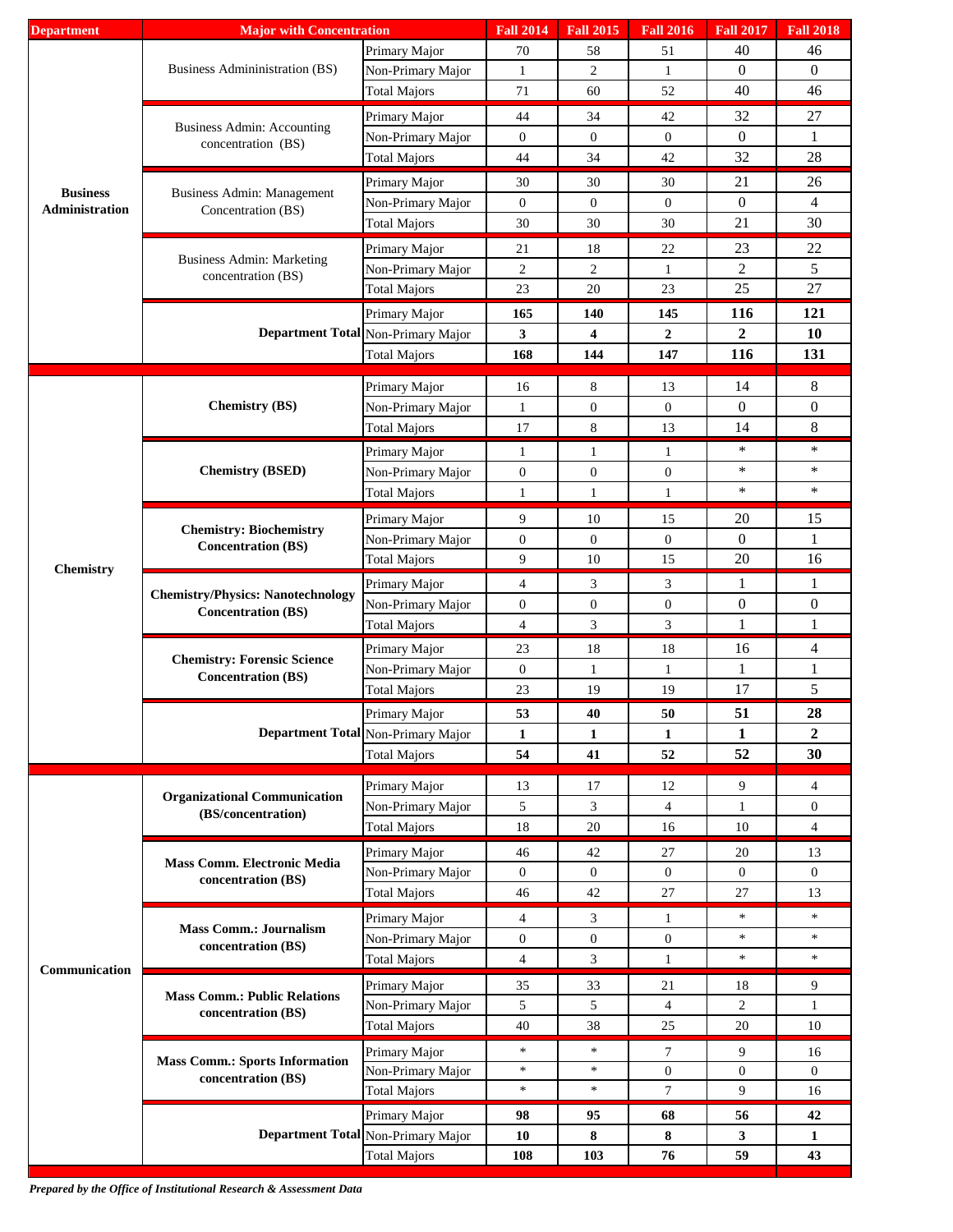| Primary Major<br>30<br>20<br>23<br>13<br>11<br>$\mathbf{0}$<br>$\overline{0}$<br>Non-Primary Major<br>$\mathbf{0}$<br>$\overline{0}$<br>$\overline{0}$<br><b>Criminal Justice (AS)</b><br>30<br>20<br>13<br><b>Total Majors</b><br>23<br>11<br>179<br>90<br>Primary Major<br>155<br>145<br>108<br>Criminal<br><b>Criminal Justice (BS)</b><br>$\theta$<br>Non-Primary Major<br>5<br>3<br>1<br>-1<br><b>Justice</b><br>184<br>158<br>146<br>109<br>90<br><b>Total Majors</b><br>209<br>Primary Major<br>175<br>168<br>121<br>101<br>Department Total Non-Primary Major<br>5<br>$\mathbf{3}$<br>$\bf{0}$<br>1<br>1<br>214<br>178<br>169<br>122<br>101<br><b>Total Majors</b><br>$\ast$<br>$\ast$<br>$\ast$<br>Primary Major<br><b>Professional Studies in Secondary</b><br>$\ast$<br>$\ast$<br>$\ast$<br><b>See Endnotes</b><br>Non-Primary Major<br><b>Education (new fall 2017)</b><br>$\ast$<br>$\ast$<br>$\ast$<br><b>Total Majors</b><br>67<br>68<br><b>Education &amp;</b><br>Primary Major<br>88<br>62<br>67<br>Early Childhood & Elementary<br><b>Special Education</b><br><b>Education (includes second)</b><br>$\boldsymbol{0}$<br>$\boldsymbol{0}$<br>Non-Primary Major<br>$\boldsymbol{0}$<br>$\boldsymbol{0}$<br>$\mathbf{1}$<br>(See Endnotes)<br>certifications) (BSED)<br>89<br>62<br>67<br>68<br><b>Total Majors</b><br>67<br>67<br>68<br>88<br>62<br>Primary Major<br>67<br><b>Department Total</b><br>$\bf{0}$<br>$\bf{0}$<br>$\pmb{0}$<br>Non-Primary Major<br>$\mathbf{1}$<br>$\bf{0}$<br>67<br>68<br>89<br>62<br><b>Total Majors</b><br>67<br>18<br>20<br>Primary Major<br>33<br>24<br>27<br>English (BA)<br>$\overline{4}$<br>$\boldsymbol{0}$<br>$\mathbf{1}$<br>$\mathbf{1}$<br>Non-Primary Major<br>$\mathbf{1}$<br>19<br>21<br>37<br>24<br>28<br><b>Total Majors</b><br>3<br>6<br>Primary Major<br>13<br>7<br>2<br>English (BSED)<br>$\boldsymbol{0}$<br>$\boldsymbol{0}$<br>$\mathbf{0}$<br>Non-Primary Major<br>$\boldsymbol{0}$<br>1<br><b>English concentration (BSED)</b><br>3<br>$\mathbf{2}$<br>6<br>8<br><b>Total Majors</b><br>13<br>$\star$<br>$\ast$<br>$\boldsymbol{0}$<br>1<br>Primary Major<br>$\overline{0}$<br><b>English and World</b><br><b>World Languages &amp; Cultures (New</b><br>$\ast$<br>$\ast$<br>$\mathbf{1}$<br>$\boldsymbol{0}$<br>1<br>Non-Primary Major<br>Major Fall 2016)<br><b>Languages</b><br>$\overline{2}$<br>$\ast$<br>$\ast$<br>$\mathbf{1}$<br>$\overline{0}$<br><b>Total Majors</b><br>$\ast$<br>$\ast$<br>Primary Major<br>$\overline{c}$<br>2<br>$\boldsymbol{0}$<br>Spanish (BA)<br>$\ast$<br>$\ast$<br>Non-Primary Major<br>$\boldsymbol{0}$<br>$\mathbf{0}$<br>$\boldsymbol{0}$<br>$\ast$<br>$\ast$<br>$\mathbf{2}$<br>$\overline{2}$<br>$\theta$<br>Total Majors<br>21<br>27<br>33<br>29<br>Primary Major<br>41<br>$\overline{2}$<br>$\boldsymbol{2}$<br>Department Total Non-Primary Major<br>$\boldsymbol{2}$<br>$\mathbf{1}$<br>1<br>23<br>29<br>34<br>43<br>30 | <b>Department</b> | <b>Major with Concentration</b> |                     | <b>Fall 2014</b> | <b>Fall 2015</b> | <b>Fall 2016</b> | <b>Fall 2017</b> | <b>Fall 2018</b> |
|----------------------------------------------------------------------------------------------------------------------------------------------------------------------------------------------------------------------------------------------------------------------------------------------------------------------------------------------------------------------------------------------------------------------------------------------------------------------------------------------------------------------------------------------------------------------------------------------------------------------------------------------------------------------------------------------------------------------------------------------------------------------------------------------------------------------------------------------------------------------------------------------------------------------------------------------------------------------------------------------------------------------------------------------------------------------------------------------------------------------------------------------------------------------------------------------------------------------------------------------------------------------------------------------------------------------------------------------------------------------------------------------------------------------------------------------------------------------------------------------------------------------------------------------------------------------------------------------------------------------------------------------------------------------------------------------------------------------------------------------------------------------------------------------------------------------------------------------------------------------------------------------------------------------------------------------------------------------------------------------------------------------------------------------------------------------------------------------------------------------------------------------------------------------------------------------------------------------------------------------------------------------------------------------------------------------------------------------------------------------------------------------------------------------------------------------------------------------------------------------------------------------------------------------------------------------------------------------------------------------------------------------------------------------------------------------------------------------------------------------------------------------------------------------------------------------------------------------------------------------------------------------------------------------------------------------|-------------------|---------------------------------|---------------------|------------------|------------------|------------------|------------------|------------------|
|                                                                                                                                                                                                                                                                                                                                                                                                                                                                                                                                                                                                                                                                                                                                                                                                                                                                                                                                                                                                                                                                                                                                                                                                                                                                                                                                                                                                                                                                                                                                                                                                                                                                                                                                                                                                                                                                                                                                                                                                                                                                                                                                                                                                                                                                                                                                                                                                                                                                                                                                                                                                                                                                                                                                                                                                                                                                                                                                              |                   |                                 |                     |                  |                  |                  |                  |                  |
|                                                                                                                                                                                                                                                                                                                                                                                                                                                                                                                                                                                                                                                                                                                                                                                                                                                                                                                                                                                                                                                                                                                                                                                                                                                                                                                                                                                                                                                                                                                                                                                                                                                                                                                                                                                                                                                                                                                                                                                                                                                                                                                                                                                                                                                                                                                                                                                                                                                                                                                                                                                                                                                                                                                                                                                                                                                                                                                                              |                   |                                 |                     |                  |                  |                  |                  |                  |
|                                                                                                                                                                                                                                                                                                                                                                                                                                                                                                                                                                                                                                                                                                                                                                                                                                                                                                                                                                                                                                                                                                                                                                                                                                                                                                                                                                                                                                                                                                                                                                                                                                                                                                                                                                                                                                                                                                                                                                                                                                                                                                                                                                                                                                                                                                                                                                                                                                                                                                                                                                                                                                                                                                                                                                                                                                                                                                                                              |                   |                                 |                     |                  |                  |                  |                  |                  |
|                                                                                                                                                                                                                                                                                                                                                                                                                                                                                                                                                                                                                                                                                                                                                                                                                                                                                                                                                                                                                                                                                                                                                                                                                                                                                                                                                                                                                                                                                                                                                                                                                                                                                                                                                                                                                                                                                                                                                                                                                                                                                                                                                                                                                                                                                                                                                                                                                                                                                                                                                                                                                                                                                                                                                                                                                                                                                                                                              |                   |                                 |                     |                  |                  |                  |                  |                  |
|                                                                                                                                                                                                                                                                                                                                                                                                                                                                                                                                                                                                                                                                                                                                                                                                                                                                                                                                                                                                                                                                                                                                                                                                                                                                                                                                                                                                                                                                                                                                                                                                                                                                                                                                                                                                                                                                                                                                                                                                                                                                                                                                                                                                                                                                                                                                                                                                                                                                                                                                                                                                                                                                                                                                                                                                                                                                                                                                              |                   |                                 |                     |                  |                  |                  |                  |                  |
|                                                                                                                                                                                                                                                                                                                                                                                                                                                                                                                                                                                                                                                                                                                                                                                                                                                                                                                                                                                                                                                                                                                                                                                                                                                                                                                                                                                                                                                                                                                                                                                                                                                                                                                                                                                                                                                                                                                                                                                                                                                                                                                                                                                                                                                                                                                                                                                                                                                                                                                                                                                                                                                                                                                                                                                                                                                                                                                                              |                   |                                 |                     |                  |                  |                  |                  |                  |
|                                                                                                                                                                                                                                                                                                                                                                                                                                                                                                                                                                                                                                                                                                                                                                                                                                                                                                                                                                                                                                                                                                                                                                                                                                                                                                                                                                                                                                                                                                                                                                                                                                                                                                                                                                                                                                                                                                                                                                                                                                                                                                                                                                                                                                                                                                                                                                                                                                                                                                                                                                                                                                                                                                                                                                                                                                                                                                                                              |                   |                                 |                     |                  |                  |                  |                  |                  |
|                                                                                                                                                                                                                                                                                                                                                                                                                                                                                                                                                                                                                                                                                                                                                                                                                                                                                                                                                                                                                                                                                                                                                                                                                                                                                                                                                                                                                                                                                                                                                                                                                                                                                                                                                                                                                                                                                                                                                                                                                                                                                                                                                                                                                                                                                                                                                                                                                                                                                                                                                                                                                                                                                                                                                                                                                                                                                                                                              |                   |                                 |                     |                  |                  |                  |                  |                  |
|                                                                                                                                                                                                                                                                                                                                                                                                                                                                                                                                                                                                                                                                                                                                                                                                                                                                                                                                                                                                                                                                                                                                                                                                                                                                                                                                                                                                                                                                                                                                                                                                                                                                                                                                                                                                                                                                                                                                                                                                                                                                                                                                                                                                                                                                                                                                                                                                                                                                                                                                                                                                                                                                                                                                                                                                                                                                                                                                              |                   |                                 |                     |                  |                  |                  |                  |                  |
|                                                                                                                                                                                                                                                                                                                                                                                                                                                                                                                                                                                                                                                                                                                                                                                                                                                                                                                                                                                                                                                                                                                                                                                                                                                                                                                                                                                                                                                                                                                                                                                                                                                                                                                                                                                                                                                                                                                                                                                                                                                                                                                                                                                                                                                                                                                                                                                                                                                                                                                                                                                                                                                                                                                                                                                                                                                                                                                                              |                   |                                 |                     |                  |                  |                  |                  |                  |
|                                                                                                                                                                                                                                                                                                                                                                                                                                                                                                                                                                                                                                                                                                                                                                                                                                                                                                                                                                                                                                                                                                                                                                                                                                                                                                                                                                                                                                                                                                                                                                                                                                                                                                                                                                                                                                                                                                                                                                                                                                                                                                                                                                                                                                                                                                                                                                                                                                                                                                                                                                                                                                                                                                                                                                                                                                                                                                                                              |                   |                                 |                     |                  |                  |                  |                  |                  |
|                                                                                                                                                                                                                                                                                                                                                                                                                                                                                                                                                                                                                                                                                                                                                                                                                                                                                                                                                                                                                                                                                                                                                                                                                                                                                                                                                                                                                                                                                                                                                                                                                                                                                                                                                                                                                                                                                                                                                                                                                                                                                                                                                                                                                                                                                                                                                                                                                                                                                                                                                                                                                                                                                                                                                                                                                                                                                                                                              |                   |                                 |                     |                  |                  |                  |                  |                  |
|                                                                                                                                                                                                                                                                                                                                                                                                                                                                                                                                                                                                                                                                                                                                                                                                                                                                                                                                                                                                                                                                                                                                                                                                                                                                                                                                                                                                                                                                                                                                                                                                                                                                                                                                                                                                                                                                                                                                                                                                                                                                                                                                                                                                                                                                                                                                                                                                                                                                                                                                                                                                                                                                                                                                                                                                                                                                                                                                              |                   |                                 |                     |                  |                  |                  |                  |                  |
|                                                                                                                                                                                                                                                                                                                                                                                                                                                                                                                                                                                                                                                                                                                                                                                                                                                                                                                                                                                                                                                                                                                                                                                                                                                                                                                                                                                                                                                                                                                                                                                                                                                                                                                                                                                                                                                                                                                                                                                                                                                                                                                                                                                                                                                                                                                                                                                                                                                                                                                                                                                                                                                                                                                                                                                                                                                                                                                                              |                   |                                 |                     |                  |                  |                  |                  |                  |
|                                                                                                                                                                                                                                                                                                                                                                                                                                                                                                                                                                                                                                                                                                                                                                                                                                                                                                                                                                                                                                                                                                                                                                                                                                                                                                                                                                                                                                                                                                                                                                                                                                                                                                                                                                                                                                                                                                                                                                                                                                                                                                                                                                                                                                                                                                                                                                                                                                                                                                                                                                                                                                                                                                                                                                                                                                                                                                                                              |                   |                                 |                     |                  |                  |                  |                  |                  |
|                                                                                                                                                                                                                                                                                                                                                                                                                                                                                                                                                                                                                                                                                                                                                                                                                                                                                                                                                                                                                                                                                                                                                                                                                                                                                                                                                                                                                                                                                                                                                                                                                                                                                                                                                                                                                                                                                                                                                                                                                                                                                                                                                                                                                                                                                                                                                                                                                                                                                                                                                                                                                                                                                                                                                                                                                                                                                                                                              |                   |                                 |                     |                  |                  |                  |                  |                  |
|                                                                                                                                                                                                                                                                                                                                                                                                                                                                                                                                                                                                                                                                                                                                                                                                                                                                                                                                                                                                                                                                                                                                                                                                                                                                                                                                                                                                                                                                                                                                                                                                                                                                                                                                                                                                                                                                                                                                                                                                                                                                                                                                                                                                                                                                                                                                                                                                                                                                                                                                                                                                                                                                                                                                                                                                                                                                                                                                              |                   |                                 |                     |                  |                  |                  |                  |                  |
|                                                                                                                                                                                                                                                                                                                                                                                                                                                                                                                                                                                                                                                                                                                                                                                                                                                                                                                                                                                                                                                                                                                                                                                                                                                                                                                                                                                                                                                                                                                                                                                                                                                                                                                                                                                                                                                                                                                                                                                                                                                                                                                                                                                                                                                                                                                                                                                                                                                                                                                                                                                                                                                                                                                                                                                                                                                                                                                                              |                   |                                 |                     |                  |                  |                  |                  |                  |
|                                                                                                                                                                                                                                                                                                                                                                                                                                                                                                                                                                                                                                                                                                                                                                                                                                                                                                                                                                                                                                                                                                                                                                                                                                                                                                                                                                                                                                                                                                                                                                                                                                                                                                                                                                                                                                                                                                                                                                                                                                                                                                                                                                                                                                                                                                                                                                                                                                                                                                                                                                                                                                                                                                                                                                                                                                                                                                                                              |                   |                                 |                     |                  |                  |                  |                  |                  |
|                                                                                                                                                                                                                                                                                                                                                                                                                                                                                                                                                                                                                                                                                                                                                                                                                                                                                                                                                                                                                                                                                                                                                                                                                                                                                                                                                                                                                                                                                                                                                                                                                                                                                                                                                                                                                                                                                                                                                                                                                                                                                                                                                                                                                                                                                                                                                                                                                                                                                                                                                                                                                                                                                                                                                                                                                                                                                                                                              |                   |                                 |                     |                  |                  |                  |                  |                  |
|                                                                                                                                                                                                                                                                                                                                                                                                                                                                                                                                                                                                                                                                                                                                                                                                                                                                                                                                                                                                                                                                                                                                                                                                                                                                                                                                                                                                                                                                                                                                                                                                                                                                                                                                                                                                                                                                                                                                                                                                                                                                                                                                                                                                                                                                                                                                                                                                                                                                                                                                                                                                                                                                                                                                                                                                                                                                                                                                              |                   |                                 |                     |                  |                  |                  |                  |                  |
|                                                                                                                                                                                                                                                                                                                                                                                                                                                                                                                                                                                                                                                                                                                                                                                                                                                                                                                                                                                                                                                                                                                                                                                                                                                                                                                                                                                                                                                                                                                                                                                                                                                                                                                                                                                                                                                                                                                                                                                                                                                                                                                                                                                                                                                                                                                                                                                                                                                                                                                                                                                                                                                                                                                                                                                                                                                                                                                                              |                   |                                 |                     |                  |                  |                  |                  |                  |
|                                                                                                                                                                                                                                                                                                                                                                                                                                                                                                                                                                                                                                                                                                                                                                                                                                                                                                                                                                                                                                                                                                                                                                                                                                                                                                                                                                                                                                                                                                                                                                                                                                                                                                                                                                                                                                                                                                                                                                                                                                                                                                                                                                                                                                                                                                                                                                                                                                                                                                                                                                                                                                                                                                                                                                                                                                                                                                                                              |                   |                                 |                     |                  |                  |                  |                  |                  |
|                                                                                                                                                                                                                                                                                                                                                                                                                                                                                                                                                                                                                                                                                                                                                                                                                                                                                                                                                                                                                                                                                                                                                                                                                                                                                                                                                                                                                                                                                                                                                                                                                                                                                                                                                                                                                                                                                                                                                                                                                                                                                                                                                                                                                                                                                                                                                                                                                                                                                                                                                                                                                                                                                                                                                                                                                                                                                                                                              |                   |                                 |                     |                  |                  |                  |                  |                  |
|                                                                                                                                                                                                                                                                                                                                                                                                                                                                                                                                                                                                                                                                                                                                                                                                                                                                                                                                                                                                                                                                                                                                                                                                                                                                                                                                                                                                                                                                                                                                                                                                                                                                                                                                                                                                                                                                                                                                                                                                                                                                                                                                                                                                                                                                                                                                                                                                                                                                                                                                                                                                                                                                                                                                                                                                                                                                                                                                              |                   |                                 |                     |                  |                  |                  |                  |                  |
|                                                                                                                                                                                                                                                                                                                                                                                                                                                                                                                                                                                                                                                                                                                                                                                                                                                                                                                                                                                                                                                                                                                                                                                                                                                                                                                                                                                                                                                                                                                                                                                                                                                                                                                                                                                                                                                                                                                                                                                                                                                                                                                                                                                                                                                                                                                                                                                                                                                                                                                                                                                                                                                                                                                                                                                                                                                                                                                                              |                   |                                 |                     |                  |                  |                  |                  |                  |
|                                                                                                                                                                                                                                                                                                                                                                                                                                                                                                                                                                                                                                                                                                                                                                                                                                                                                                                                                                                                                                                                                                                                                                                                                                                                                                                                                                                                                                                                                                                                                                                                                                                                                                                                                                                                                                                                                                                                                                                                                                                                                                                                                                                                                                                                                                                                                                                                                                                                                                                                                                                                                                                                                                                                                                                                                                                                                                                                              |                   |                                 |                     |                  |                  |                  |                  |                  |
|                                                                                                                                                                                                                                                                                                                                                                                                                                                                                                                                                                                                                                                                                                                                                                                                                                                                                                                                                                                                                                                                                                                                                                                                                                                                                                                                                                                                                                                                                                                                                                                                                                                                                                                                                                                                                                                                                                                                                                                                                                                                                                                                                                                                                                                                                                                                                                                                                                                                                                                                                                                                                                                                                                                                                                                                                                                                                                                                              |                   |                                 |                     |                  |                  |                  |                  |                  |
|                                                                                                                                                                                                                                                                                                                                                                                                                                                                                                                                                                                                                                                                                                                                                                                                                                                                                                                                                                                                                                                                                                                                                                                                                                                                                                                                                                                                                                                                                                                                                                                                                                                                                                                                                                                                                                                                                                                                                                                                                                                                                                                                                                                                                                                                                                                                                                                                                                                                                                                                                                                                                                                                                                                                                                                                                                                                                                                                              |                   |                                 |                     |                  |                  |                  |                  |                  |
|                                                                                                                                                                                                                                                                                                                                                                                                                                                                                                                                                                                                                                                                                                                                                                                                                                                                                                                                                                                                                                                                                                                                                                                                                                                                                                                                                                                                                                                                                                                                                                                                                                                                                                                                                                                                                                                                                                                                                                                                                                                                                                                                                                                                                                                                                                                                                                                                                                                                                                                                                                                                                                                                                                                                                                                                                                                                                                                                              |                   |                                 |                     |                  |                  |                  |                  |                  |
|                                                                                                                                                                                                                                                                                                                                                                                                                                                                                                                                                                                                                                                                                                                                                                                                                                                                                                                                                                                                                                                                                                                                                                                                                                                                                                                                                                                                                                                                                                                                                                                                                                                                                                                                                                                                                                                                                                                                                                                                                                                                                                                                                                                                                                                                                                                                                                                                                                                                                                                                                                                                                                                                                                                                                                                                                                                                                                                                              |                   |                                 |                     |                  |                  |                  |                  |                  |
|                                                                                                                                                                                                                                                                                                                                                                                                                                                                                                                                                                                                                                                                                                                                                                                                                                                                                                                                                                                                                                                                                                                                                                                                                                                                                                                                                                                                                                                                                                                                                                                                                                                                                                                                                                                                                                                                                                                                                                                                                                                                                                                                                                                                                                                                                                                                                                                                                                                                                                                                                                                                                                                                                                                                                                                                                                                                                                                                              |                   |                                 |                     |                  |                  |                  |                  |                  |
|                                                                                                                                                                                                                                                                                                                                                                                                                                                                                                                                                                                                                                                                                                                                                                                                                                                                                                                                                                                                                                                                                                                                                                                                                                                                                                                                                                                                                                                                                                                                                                                                                                                                                                                                                                                                                                                                                                                                                                                                                                                                                                                                                                                                                                                                                                                                                                                                                                                                                                                                                                                                                                                                                                                                                                                                                                                                                                                                              |                   |                                 |                     |                  |                  |                  |                  |                  |
|                                                                                                                                                                                                                                                                                                                                                                                                                                                                                                                                                                                                                                                                                                                                                                                                                                                                                                                                                                                                                                                                                                                                                                                                                                                                                                                                                                                                                                                                                                                                                                                                                                                                                                                                                                                                                                                                                                                                                                                                                                                                                                                                                                                                                                                                                                                                                                                                                                                                                                                                                                                                                                                                                                                                                                                                                                                                                                                                              |                   |                                 |                     |                  |                  |                  |                  |                  |
|                                                                                                                                                                                                                                                                                                                                                                                                                                                                                                                                                                                                                                                                                                                                                                                                                                                                                                                                                                                                                                                                                                                                                                                                                                                                                                                                                                                                                                                                                                                                                                                                                                                                                                                                                                                                                                                                                                                                                                                                                                                                                                                                                                                                                                                                                                                                                                                                                                                                                                                                                                                                                                                                                                                                                                                                                                                                                                                                              |                   |                                 | <b>Total Majors</b> |                  |                  |                  |                  |                  |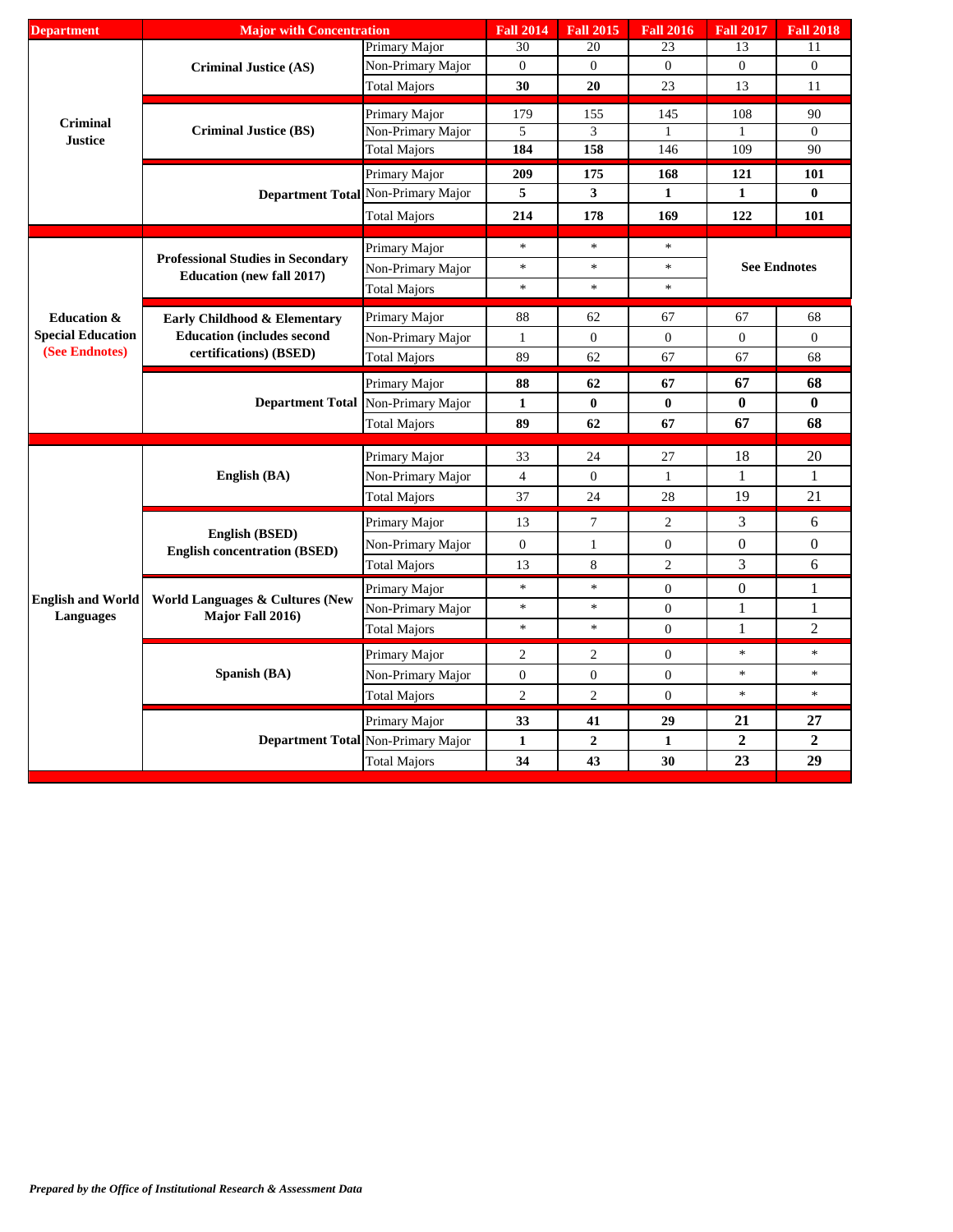| <b>Department</b>      | <b>Major</b> with Concentration                                               |                                                                                                            | <b>Fall 2014</b> | <b>Fall 2015</b> | <b>Fall 2016</b>    | <b>Fall 2017</b> | <b>Fall 2018</b> |
|------------------------|-------------------------------------------------------------------------------|------------------------------------------------------------------------------------------------------------|------------------|------------------|---------------------|------------------|------------------|
|                        |                                                                               | Primary Major                                                                                              | 27               | 14               | 9                   | 6                | $\overline{4}$   |
|                        | <b>Natural Gas Production &amp; Services</b>                                  | Non-Primary Major                                                                                          | 1                | $\mathbf{0}$     | 1                   | $\overline{0}$   | $\boldsymbol{0}$ |
|                        | (AdS)                                                                         | <b>Total Majors</b>                                                                                        | 28               | 14               | 10                  | 6                | $\overline{4}$   |
|                        |                                                                               | Primary Major                                                                                              | 4                | 5                | 4                   | 5                | 4                |
|                        | <b>Geography/Geosciences (BS)</b>                                             | Non-Primary Major                                                                                          | $\boldsymbol{0}$ | $\overline{c}$   | $\boldsymbol{0}$    | $\mathbf{0}$     | 0                |
|                        |                                                                               | <b>Total Majors</b>                                                                                        | 4                | 7                | $\overline{4}$      | 5                | 4                |
|                        |                                                                               |                                                                                                            |                  |                  |                     |                  |                  |
|                        | <b>Geosciences Geology concentration</b>                                      | Primary Major<br>Non-Primary Major                                                                         | $\ast$<br>$*$    | ∗<br>$\ast$      | 6<br>$\overline{0}$ | 7                | 8                |
|                        | (BS)                                                                          | <b>Total Majors</b>                                                                                        | $\ast$           | $\ast$           | 6                   | $\tau$           | 9                |
|                        |                                                                               |                                                                                                            |                  |                  |                     |                  |                  |
|                        | <b>Geography/Geosciences Mapping</b>                                          | Primary Major                                                                                              | 8                | 3                | 3                   | 3                | 1                |
|                        | <b>Technology concentration (BS)</b>                                          | Non-Primary Major                                                                                          | $\boldsymbol{0}$ | $\overline{c}$   | 1                   | $\mathbf{0}$     | $\boldsymbol{0}$ |
|                        |                                                                               | <b>Total Majors</b>                                                                                        | 8                | 5                | $\overline{4}$      | 3                | 1                |
|                        | <b>Geography/Geosciences:</b>                                                 | Primary Major                                                                                              | 55               | 51               | 48                  | 43               | 36               |
|                        | Environmental Science concentration Non-Primary Major                         |                                                                                                            | $\overline{c}$   | $\overline{c}$   | 3                   | 3                | $\boldsymbol{0}$ |
| Geosciences            | (BS)                                                                          | <b>Total Majors</b>                                                                                        | 57               | 53               | 51                  | 46               | 36               |
|                        | <b>Geography/Geosciences: Outdoor</b>                                         | Primary Major                                                                                              | 23               | 14               | 12                  | 11               | 7                |
|                        | <b>Recreation Leadership concentration</b>                                    | Non-Primary Major                                                                                          | $\boldsymbol{0}$ | $\mathbf{0}$     | 1                   | $\mathbf{0}$     | $\boldsymbol{0}$ |
|                        | (BS)                                                                          | <b>Total Majors</b>                                                                                        | 23               | 14               | 13                  | 11               | $\overline{7}$   |
|                        |                                                                               | Primary Major                                                                                              | 20               | 16               | 15                  | 16               | 7                |
|                        | <b>Geography/Geosciences: Watershed</b>                                       | Non-Primary Major                                                                                          | 4                | $\overline{4}$   | 3                   | 1                | 0                |
|                        | <b>Mgmt. Concentration (BS)</b>                                               | <b>Total Majors</b>                                                                                        | 24               | 20               | 18                  | 17               | 7                |
|                        |                                                                               |                                                                                                            |                  |                  |                     |                  |                  |
|                        | Earth & Space Science (BSE)<br>Earth & Space Science concentration            | Primary Major                                                                                              | 2                | 1                | $\ast$              | $\mathbf{0}$     | 2                |
|                        |                                                                               |                                                                                                            | $\mathbf{0}$     | $\mathbf{0}$     | $\ast$              | $\mathbf{0}$     | $\boldsymbol{0}$ |
|                        |                                                                               | Non-Primary Major<br>$\boldsymbol{2}$<br>$\mathbf{1}$<br>$\ast$<br>$\boldsymbol{0}$<br><b>Total Majors</b> |                  | $\overline{c}$   |                     |                  |                  |
|                        |                                                                               | Primary Major                                                                                              | 18               | 21               | 16                  | 10               | 8                |
|                        |                                                                               | Non-Primary Major                                                                                          | 1                | $\mathbf{0}$     | 1                   | $\overline{2}$   | $\overline{0}$   |
|                        |                                                                               | <b>Total Majors</b>                                                                                        | 19               | 21               | 17                  | $\overline{12}$  | 8                |
|                        |                                                                               |                                                                                                            |                  |                  |                     |                  |                  |
|                        |                                                                               |                                                                                                            |                  |                  |                     |                  |                  |
|                        |                                                                               | Primary Major                                                                                              | 157              | 124              | 114                 | 101              | 77               |
|                        | <b>Department Total</b>                                                       | Non-Primary Major                                                                                          | 8                | 8                | 10                  | 7                | 1                |
|                        |                                                                               | <b>Total Majors</b>                                                                                        | 165              | 132              | 124                 | 108              | 78               |
|                        |                                                                               |                                                                                                            |                  |                  |                     |                  |                  |
|                        |                                                                               | Primary Major                                                                                              | $18\,$           | 19               | 19                  | 18               | 19               |
|                        | <b>Radiology Technology (AAS)</b>                                             | Non-Primary Major                                                                                          | $\overline{0}$   | $\overline{0}$   | $\overline{0}$      | $\boldsymbol{0}$ | $\overline{0}$   |
|                        |                                                                               | <b>Total Majors</b>                                                                                        | 18               | 19               | 19                  | 18               | 19               |
|                        |                                                                               | Primary Major                                                                                              | 18               | 19               | 20                  | 12               | 13               |
|                        | <b>Respiratory Therapy (AAS)</b>                                              | Non-Primary Major                                                                                          | $\overline{0}$   | $\mathbf{0}$     | $\overline{0}$      | $\boldsymbol{0}$ | $\mathbf{0}$     |
|                        |                                                                               | <b>Total Majors</b>                                                                                        | $18\,$           | 19               | 20                  | 12               | 13               |
|                        |                                                                               | Primary Major                                                                                              | 17               | 9                | 10                  | 10               | 8                |
|                        | (BSED)<br><b>Safety Management (BS)</b><br><b>Nutrition: Sports Nutrition</b> | Non-Primary Major                                                                                          | 16               | 16               | 18                  | 14               | 9                |
|                        | concentration (BS)                                                            |                                                                                                            |                  |                  | 28                  |                  |                  |
|                        |                                                                               | <b>Total Majors</b>                                                                                        | 33               | 25               |                     | 24               | 17               |
|                        | <b>Nutrition: Dietetics/Dietetics</b>                                         | Primary Major                                                                                              | 70               | 60               | 44                  | 42               | 33               |
| <b>Health Sciences</b> | <b>Concentration (BS)</b>                                                     | Non-Primary Major                                                                                          | $\tau$           | $\overline{4}$   | 3                   | $\overline{4}$   | 3                |
|                        |                                                                               | <b>Total Majors</b>                                                                                        | 77               | 64               | 47                  | 46               | 36               |
|                        |                                                                               | Primary Major                                                                                              | 218              | 193              | 175                 | 151              | 145              |
|                        | <b>Nursing (BSN)</b>                                                          | Non-Primary Major                                                                                          | $\mathbf{0}$     | $\boldsymbol{0}$ | $\mathbf{0}$        | $\boldsymbol{0}$ | $\overline{0}$   |
|                        |                                                                               | <b>Total Majors</b>                                                                                        | 218              | 193              | 175                 | 151              | 145              |
|                        |                                                                               |                                                                                                            |                  |                  |                     |                  |                  |
|                        | <b>Community Health</b>                                                       | Primary Major                                                                                              | 16               | 21               | 26                  | 16               | 16               |
|                        | <b>Education (BS)</b>                                                         | Non-Primary Major                                                                                          | $\overline{0}$   | $\boldsymbol{0}$ | $\overline{0}$      | $\theta$         | $\overline{0}$   |
|                        |                                                                               | <b>Total Majors</b>                                                                                        | 16               | 21               | 26                  | 16               | 16               |
|                        |                                                                               | Primary Major                                                                                              | 357              | 321              | 294                 | 249              | 234              |
|                        | <b>Department Total</b>                                                       | Non-Primary Major<br><b>Total Majors</b>                                                                   | 23<br>380        | 20<br>341        | 21<br>315           | 18<br>267        | 12<br>246        |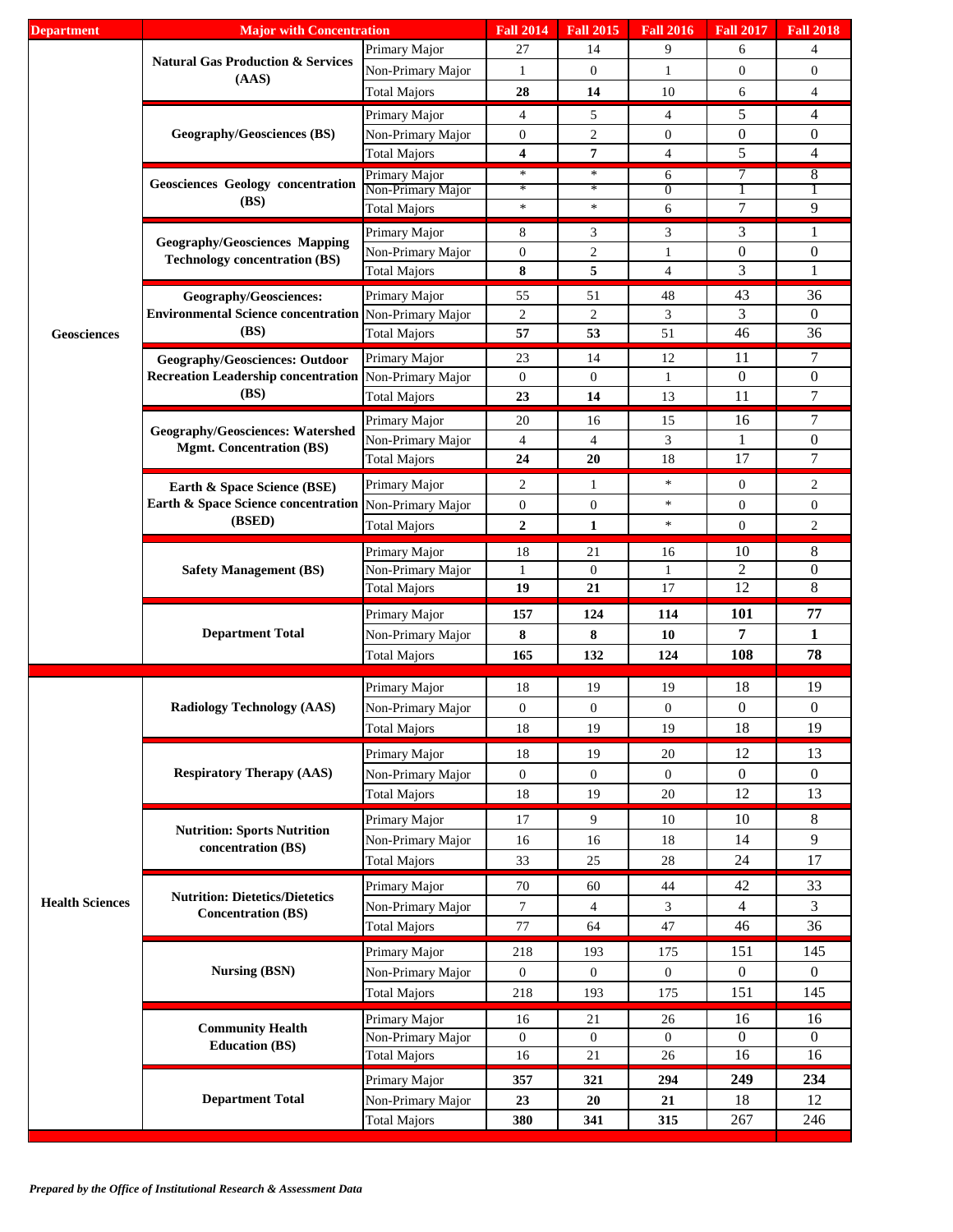| <b>Department</b>                        | <b>Major with Concentration</b>                       |                                          | <b>Fall 2014</b>                                                                                                                                                                                                                                                                                                                                                                                                                                                                                                                                                                                                                                                                                                                                                                                                                                                                                                                                                                                                                                                                                                                                                                                                                                                                                                                                                                                                                                                                                                                    | <b>Fall 2015</b>                 | <b>Fall 2016</b>                 | <b>Fall 2017</b>    | <b>Fall 2018</b>      |  |
|------------------------------------------|-------------------------------------------------------|------------------------------------------|-------------------------------------------------------------------------------------------------------------------------------------------------------------------------------------------------------------------------------------------------------------------------------------------------------------------------------------------------------------------------------------------------------------------------------------------------------------------------------------------------------------------------------------------------------------------------------------------------------------------------------------------------------------------------------------------------------------------------------------------------------------------------------------------------------------------------------------------------------------------------------------------------------------------------------------------------------------------------------------------------------------------------------------------------------------------------------------------------------------------------------------------------------------------------------------------------------------------------------------------------------------------------------------------------------------------------------------------------------------------------------------------------------------------------------------------------------------------------------------------------------------------------------------|----------------------------------|----------------------------------|---------------------|-----------------------|--|
|                                          | <b>History (BA)</b>                                   | Primary Major                            | 36                                                                                                                                                                                                                                                                                                                                                                                                                                                                                                                                                                                                                                                                                                                                                                                                                                                                                                                                                                                                                                                                                                                                                                                                                                                                                                                                                                                                                                                                                                                                  | 25                               | 25                               | 22                  | 13                    |  |
|                                          |                                                       | Non-Primary Major                        | $\mathbf{1}$                                                                                                                                                                                                                                                                                                                                                                                                                                                                                                                                                                                                                                                                                                                                                                                                                                                                                                                                                                                                                                                                                                                                                                                                                                                                                                                                                                                                                                                                                                                        | $\mathbf{1}$                     | $\mathbf{1}$                     | 1                   | $\overline{4}$        |  |
|                                          |                                                       | <b>Total Majors</b>                      | 37                                                                                                                                                                                                                                                                                                                                                                                                                                                                                                                                                                                                                                                                                                                                                                                                                                                                                                                                                                                                                                                                                                                                                                                                                                                                                                                                                                                                                                                                                                                                  | 26                               | 26                               | 23                  | 17                    |  |
|                                          | Philosophy (BA)                                       | Primary Major                            |                                                                                                                                                                                                                                                                                                                                                                                                                                                                                                                                                                                                                                                                                                                                                                                                                                                                                                                                                                                                                                                                                                                                                                                                                                                                                                                                                                                                                                                                                                                                     |                                  |                                  |                     |                       |  |
|                                          |                                                       | Non-Primary Major                        |                                                                                                                                                                                                                                                                                                                                                                                                                                                                                                                                                                                                                                                                                                                                                                                                                                                                                                                                                                                                                                                                                                                                                                                                                                                                                                                                                                                                                                                                                                                                     |                                  |                                  |                     |                       |  |
|                                          |                                                       | <b>Total Majors</b>                      |                                                                                                                                                                                                                                                                                                                                                                                                                                                                                                                                                                                                                                                                                                                                                                                                                                                                                                                                                                                                                                                                                                                                                                                                                                                                                                                                                                                                                                                                                                                                     |                                  |                                  |                     |                       |  |
|                                          |                                                       | Primary Major                            |                                                                                                                                                                                                                                                                                                                                                                                                                                                                                                                                                                                                                                                                                                                                                                                                                                                                                                                                                                                                                                                                                                                                                                                                                                                                                                                                                                                                                                                                                                                                     |                                  |                                  |                     |                       |  |
|                                          | <b>Political Science (BA)</b>                         | Non-Primary Major                        |                                                                                                                                                                                                                                                                                                                                                                                                                                                                                                                                                                                                                                                                                                                                                                                                                                                                                                                                                                                                                                                                                                                                                                                                                                                                                                                                                                                                                                                                                                                                     |                                  |                                  |                     |                       |  |
|                                          |                                                       | <b>Total Majors</b>                      |                                                                                                                                                                                                                                                                                                                                                                                                                                                                                                                                                                                                                                                                                                                                                                                                                                                                                                                                                                                                                                                                                                                                                                                                                                                                                                                                                                                                                                                                                                                                     |                                  |                                  |                     |                       |  |
| History,                                 |                                                       |                                          |                                                                                                                                                                                                                                                                                                                                                                                                                                                                                                                                                                                                                                                                                                                                                                                                                                                                                                                                                                                                                                                                                                                                                                                                                                                                                                                                                                                                                                                                                                                                     |                                  |                                  |                     |                       |  |
| Philosophy,<br><b>Political Science,</b> | <b>Social Studies-History (BSE)</b>                   | Primary Major                            |                                                                                                                                                                                                                                                                                                                                                                                                                                                                                                                                                                                                                                                                                                                                                                                                                                                                                                                                                                                                                                                                                                                                                                                                                                                                                                                                                                                                                                                                                                                                     |                                  |                                  |                     |                       |  |
| & Sociology                              | <b>Social Studies concentration (BSED)</b>            | Non-Primary Major                        |                                                                                                                                                                                                                                                                                                                                                                                                                                                                                                                                                                                                                                                                                                                                                                                                                                                                                                                                                                                                                                                                                                                                                                                                                                                                                                                                                                                                                                                                                                                                     |                                  |                                  |                     |                       |  |
|                                          |                                                       | <b>Total Majors</b>                      |                                                                                                                                                                                                                                                                                                                                                                                                                                                                                                                                                                                                                                                                                                                                                                                                                                                                                                                                                                                                                                                                                                                                                                                                                                                                                                                                                                                                                                                                                                                                     |                                  |                                  |                     |                       |  |
|                                          |                                                       | Primary Major<br>Non-Primary Major       |                                                                                                                                                                                                                                                                                                                                                                                                                                                                                                                                                                                                                                                                                                                                                                                                                                                                                                                                                                                                                                                                                                                                                                                                                                                                                                                                                                                                                                                                                                                                     |                                  |                                  |                     |                       |  |
|                                          | Sociology (BA)                                        |                                          |                                                                                                                                                                                                                                                                                                                                                                                                                                                                                                                                                                                                                                                                                                                                                                                                                                                                                                                                                                                                                                                                                                                                                                                                                                                                                                                                                                                                                                                                                                                                     |                                  |                                  |                     |                       |  |
|                                          |                                                       | <b>Total Majors</b>                      |                                                                                                                                                                                                                                                                                                                                                                                                                                                                                                                                                                                                                                                                                                                                                                                                                                                                                                                                                                                                                                                                                                                                                                                                                                                                                                                                                                                                                                                                                                                                     |                                  |                                  |                     |                       |  |
|                                          | <b>Liberal Studies (BA)</b>                           | Primary Major                            |                                                                                                                                                                                                                                                                                                                                                                                                                                                                                                                                                                                                                                                                                                                                                                                                                                                                                                                                                                                                                                                                                                                                                                                                                                                                                                                                                                                                                                                                                                                                     |                                  |                                  |                     |                       |  |
|                                          |                                                       | Non-Primary Major                        | 9<br>9<br>3<br>$\tau$<br>11<br>$\tau$<br>5<br>3<br>$\mathbf{0}$<br>$\mathbf{1}$<br>14<br>9<br>$\overline{4}$<br>18<br>10<br>29<br>18<br>23<br>28<br>25<br>9<br>$\overline{4}$<br>8<br>10<br>6<br>38<br>$28\,$<br>28<br>31<br>34<br>25<br>15<br>18<br>16<br>10<br>$\boldsymbol{0}$<br>$\boldsymbol{0}$<br>$\boldsymbol{0}$<br>$\boldsymbol{0}$<br>$\mathbf{0}$<br>25<br>15<br>10<br>18<br>16<br>3<br>$\overline{0}$<br>3<br>$\Omega$<br>$\theta$<br>$\boldsymbol{0}$<br>New program fall 2016<br>$\boldsymbol{0}$<br>3<br>3<br>49<br>$\overline{37}$<br>39<br>Moved to this department<br>$\boldsymbol{0}$<br>$\boldsymbol{0}$<br>$\mathbf{0}$<br>fall 2016<br>37<br>39<br>49<br>101<br>67<br>89<br>117<br>124<br>17<br>16<br>10<br>5<br>13<br>118<br>83<br>127<br>129<br>102<br>$\ast$<br>$\overline{c}$<br>10<br>2<br>$\mathbf{0}$<br>$\boldsymbol{0}$<br>$\ast$<br>$\mathbf{0}$<br>$\boldsymbol{0}$<br>$\boldsymbol{0}$<br>$\overline{c}$<br>$\overline{c}$<br>$\ast$<br>$\boldsymbol{0}$<br>10<br>44<br>27<br>48<br>45<br>41<br>$\boldsymbol{0}$<br>$\mathbf{0}$<br>$\mathbf{1}$<br>1<br>$\mathbf{1}$<br>45<br>49<br>27<br>46<br>41<br>30<br>28<br>31<br>31<br>18<br>$\boldsymbol{0}$<br>$\boldsymbol{0}$<br>$\mathbf{0}$<br>$\mathbf{0}$<br>$\mathbf{1}$<br>30<br>28<br>32<br>31<br>18<br>3<br>3<br>5<br>5<br>1<br>9<br>11<br>6<br>10<br>11<br>$10\,$<br>14<br>13<br>16<br>11<br>9<br>4<br>4<br>6<br>4<br>$\overline{c}$<br>$\overline{c}$<br>$\overline{0}$<br>$\theta$<br>$\mathbf{1}$<br>6<br>6<br>$\overline{4}$<br>10<br>6 |                                  |                                  |                     |                       |  |
|                                          |                                                       | <b>Total Majors</b>                      |                                                                                                                                                                                                                                                                                                                                                                                                                                                                                                                                                                                                                                                                                                                                                                                                                                                                                                                                                                                                                                                                                                                                                                                                                                                                                                                                                                                                                                                                                                                                     |                                  |                                  |                     |                       |  |
|                                          | <b>Department Total</b>                               | Primary Major                            |                                                                                                                                                                                                                                                                                                                                                                                                                                                                                                                                                                                                                                                                                                                                                                                                                                                                                                                                                                                                                                                                                                                                                                                                                                                                                                                                                                                                                                                                                                                                     |                                  |                                  |                     |                       |  |
|                                          |                                                       | Non-Primary Major                        |                                                                                                                                                                                                                                                                                                                                                                                                                                                                                                                                                                                                                                                                                                                                                                                                                                                                                                                                                                                                                                                                                                                                                                                                                                                                                                                                                                                                                                                                                                                                     |                                  |                                  |                     |                       |  |
|                                          |                                                       | Total Majors                             |                                                                                                                                                                                                                                                                                                                                                                                                                                                                                                                                                                                                                                                                                                                                                                                                                                                                                                                                                                                                                                                                                                                                                                                                                                                                                                                                                                                                                                                                                                                                     |                                  |                                  |                     |                       |  |
|                                          | <b>Computer Information Technology</b><br>(AS)        | Primary Major                            |                                                                                                                                                                                                                                                                                                                                                                                                                                                                                                                                                                                                                                                                                                                                                                                                                                                                                                                                                                                                                                                                                                                                                                                                                                                                                                                                                                                                                                                                                                                                     |                                  |                                  |                     |                       |  |
|                                          |                                                       | Non-Primary Major                        |                                                                                                                                                                                                                                                                                                                                                                                                                                                                                                                                                                                                                                                                                                                                                                                                                                                                                                                                                                                                                                                                                                                                                                                                                                                                                                                                                                                                                                                                                                                                     |                                  |                                  |                     |                       |  |
|                                          |                                                       | <b>Total Majors</b>                      |                                                                                                                                                                                                                                                                                                                                                                                                                                                                                                                                                                                                                                                                                                                                                                                                                                                                                                                                                                                                                                                                                                                                                                                                                                                                                                                                                                                                                                                                                                                                     |                                  |                                  |                     |                       |  |
|                                          | <b>CIS: Computer Science concentration</b><br>(BS)    |                                          |                                                                                                                                                                                                                                                                                                                                                                                                                                                                                                                                                                                                                                                                                                                                                                                                                                                                                                                                                                                                                                                                                                                                                                                                                                                                                                                                                                                                                                                                                                                                     |                                  |                                  |                     |                       |  |
|                                          |                                                       | Primary Major                            |                                                                                                                                                                                                                                                                                                                                                                                                                                                                                                                                                                                                                                                                                                                                                                                                                                                                                                                                                                                                                                                                                                                                                                                                                                                                                                                                                                                                                                                                                                                                     |                                  |                                  |                     |                       |  |
|                                          |                                                       | Non-Primary Major                        |                                                                                                                                                                                                                                                                                                                                                                                                                                                                                                                                                                                                                                                                                                                                                                                                                                                                                                                                                                                                                                                                                                                                                                                                                                                                                                                                                                                                                                                                                                                                     |                                  |                                  |                     |                       |  |
|                                          |                                                       | <b>Total Majors</b>                      |                                                                                                                                                                                                                                                                                                                                                                                                                                                                                                                                                                                                                                                                                                                                                                                                                                                                                                                                                                                                                                                                                                                                                                                                                                                                                                                                                                                                                                                                                                                                     |                                  |                                  |                     |                       |  |
|                                          | <b>CIS:</b> Information Systems<br>concentration (BS) | Primary Major                            |                                                                                                                                                                                                                                                                                                                                                                                                                                                                                                                                                                                                                                                                                                                                                                                                                                                                                                                                                                                                                                                                                                                                                                                                                                                                                                                                                                                                                                                                                                                                     |                                  |                                  |                     |                       |  |
|                                          |                                                       | Non-Primary Major                        |                                                                                                                                                                                                                                                                                                                                                                                                                                                                                                                                                                                                                                                                                                                                                                                                                                                                                                                                                                                                                                                                                                                                                                                                                                                                                                                                                                                                                                                                                                                                     |                                  |                                  |                     |                       |  |
|                                          |                                                       | <b>Total Majors</b>                      |                                                                                                                                                                                                                                                                                                                                                                                                                                                                                                                                                                                                                                                                                                                                                                                                                                                                                                                                                                                                                                                                                                                                                                                                                                                                                                                                                                                                                                                                                                                                     |                                  |                                  |                     |                       |  |
|                                          |                                                       | Primary Major                            |                                                                                                                                                                                                                                                                                                                                                                                                                                                                                                                                                                                                                                                                                                                                                                                                                                                                                                                                                                                                                                                                                                                                                                                                                                                                                                                                                                                                                                                                                                                                     |                                  |                                  |                     |                       |  |
|                                          | <b>Computer Science Concentration</b>                 | Non-Primary Major                        |                                                                                                                                                                                                                                                                                                                                                                                                                                                                                                                                                                                                                                                                                                                                                                                                                                                                                                                                                                                                                                                                                                                                                                                                                                                                                                                                                                                                                                                                                                                                     |                                  |                                  |                     |                       |  |
| Mathematics &                            | <b>Mathematics: Applied Mathematics</b><br>(BS)       | <b>Total Majors</b>                      |                                                                                                                                                                                                                                                                                                                                                                                                                                                                                                                                                                                                                                                                                                                                                                                                                                                                                                                                                                                                                                                                                                                                                                                                                                                                                                                                                                                                                                                                                                                                     |                                  |                                  |                     |                       |  |
| Computer<br><b>Information</b>           |                                                       | Primary Major                            |                                                                                                                                                                                                                                                                                                                                                                                                                                                                                                                                                                                                                                                                                                                                                                                                                                                                                                                                                                                                                                                                                                                                                                                                                                                                                                                                                                                                                                                                                                                                     |                                  |                                  |                     |                       |  |
|                                          | <b>Mathematics: Applied Mathematics</b>               | Non-Primary Major                        |                                                                                                                                                                                                                                                                                                                                                                                                                                                                                                                                                                                                                                                                                                                                                                                                                                                                                                                                                                                                                                                                                                                                                                                                                                                                                                                                                                                                                                                                                                                                     |                                  |                                  |                     |                       |  |
|                                          | <b>Concentration (BS)</b>                             | <b>Total Majors</b>                      |                                                                                                                                                                                                                                                                                                                                                                                                                                                                                                                                                                                                                                                                                                                                                                                                                                                                                                                                                                                                                                                                                                                                                                                                                                                                                                                                                                                                                                                                                                                                     |                                  |                                  |                     |                       |  |
|                                          |                                                       |                                          |                                                                                                                                                                                                                                                                                                                                                                                                                                                                                                                                                                                                                                                                                                                                                                                                                                                                                                                                                                                                                                                                                                                                                                                                                                                                                                                                                                                                                                                                                                                                     |                                  |                                  |                     |                       |  |
|                                          | <b>Mathematics: Pure Mathematics</b>                  | Primary Major                            | 8                                                                                                                                                                                                                                                                                                                                                                                                                                                                                                                                                                                                                                                                                                                                                                                                                                                                                                                                                                                                                                                                                                                                                                                                                                                                                                                                                                                                                                                                                                                                   | 3                                | 5                                | 2                   | 3                     |  |
|                                          | <b>Concentration (BS)</b>                             | Non-Primary Major                        | $\overline{c}$<br>$\overline{10}$                                                                                                                                                                                                                                                                                                                                                                                                                                                                                                                                                                                                                                                                                                                                                                                                                                                                                                                                                                                                                                                                                                                                                                                                                                                                                                                                                                                                                                                                                                   | $\overline{4}$<br>$\overline{7}$ | $\overline{c}$<br>$\overline{7}$ | 3<br>5              | $\boldsymbol{0}$<br>3 |  |
|                                          |                                                       | <b>Total Majors</b>                      |                                                                                                                                                                                                                                                                                                                                                                                                                                                                                                                                                                                                                                                                                                                                                                                                                                                                                                                                                                                                                                                                                                                                                                                                                                                                                                                                                                                                                                                                                                                                     |                                  |                                  |                     |                       |  |
|                                          | <b>Mathematics (BSED)</b>                             | Primary Major                            | 13                                                                                                                                                                                                                                                                                                                                                                                                                                                                                                                                                                                                                                                                                                                                                                                                                                                                                                                                                                                                                                                                                                                                                                                                                                                                                                                                                                                                                                                                                                                                  | 5                                | 3                                | 3<br>$\overline{0}$ | 2<br>$\overline{0}$   |  |
|                                          | <b>Math concentration (BSED)</b>                      | Non-Primary Major<br><b>Total Majors</b> | $\overline{0}$<br>13                                                                                                                                                                                                                                                                                                                                                                                                                                                                                                                                                                                                                                                                                                                                                                                                                                                                                                                                                                                                                                                                                                                                                                                                                                                                                                                                                                                                                                                                                                                | $\overline{0}$<br>5              | $\overline{0}$<br>3              | 3                   | $\overline{c}$        |  |
|                                          |                                                       |                                          |                                                                                                                                                                                                                                                                                                                                                                                                                                                                                                                                                                                                                                                                                                                                                                                                                                                                                                                                                                                                                                                                                                                                                                                                                                                                                                                                                                                                                                                                                                                                     |                                  |                                  |                     |                       |  |
|                                          |                                                       | Primary Major                            | <b>110</b>                                                                                                                                                                                                                                                                                                                                                                                                                                                                                                                                                                                                                                                                                                                                                                                                                                                                                                                                                                                                                                                                                                                                                                                                                                                                                                                                                                                                                                                                                                                          | 93                               | 93                               | 91                  | 61                    |  |
|                                          | <b>Department Total</b>                               | Non-Primary Major                        | 14                                                                                                                                                                                                                                                                                                                                                                                                                                                                                                                                                                                                                                                                                                                                                                                                                                                                                                                                                                                                                                                                                                                                                                                                                                                                                                                                                                                                                                                                                                                                  | 18                               | 14                               | 15                  | 6                     |  |
|                                          |                                                       | <b>Total Majors</b>                      | 124                                                                                                                                                                                                                                                                                                                                                                                                                                                                                                                                                                                                                                                                                                                                                                                                                                                                                                                                                                                                                                                                                                                                                                                                                                                                                                                                                                                                                                                                                                                                 | 111                              | 107                              | 106                 | 67                    |  |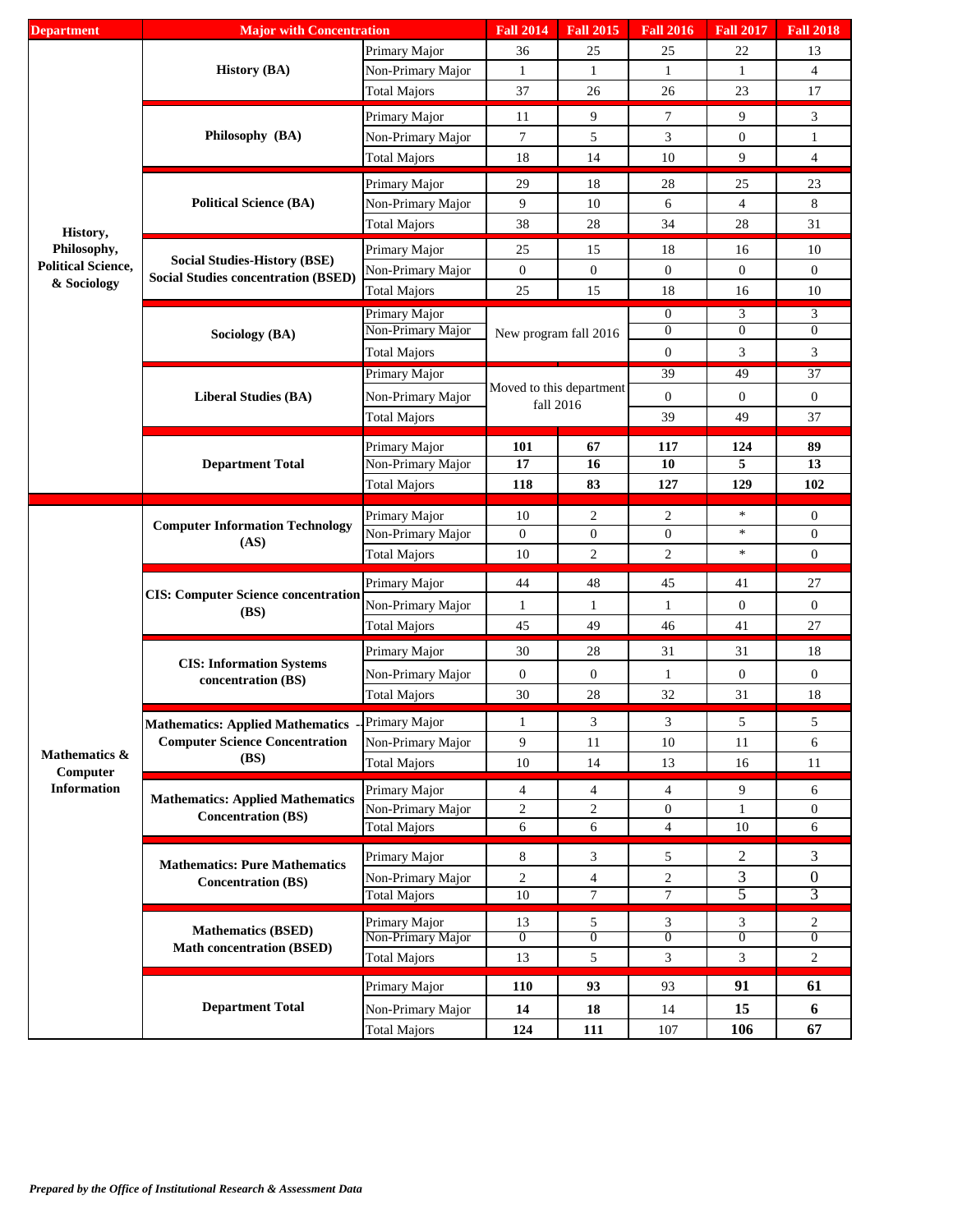| <b>Department</b> | <b>Major with Concentration</b>                              |                     | <b>Fall 2014</b> | <b>Fall 2015</b> | <b>Fall 2016</b>                               | <b>Fall 2017</b> | <b>Fall 2018</b> |
|-------------------|--------------------------------------------------------------|---------------------|------------------|------------------|------------------------------------------------|------------------|------------------|
|                   | Music (BA)                                                   | Primary Major       | 12               | 19               | 27                                             | 19               | 7                |
|                   |                                                              | Non-Primary Major   | $\overline{c}$   | 3                | 1                                              | 3                | $\overline{2}$   |
|                   |                                                              | <b>Total Majors</b> | 14               | 22               | 28                                             | 22               | 9                |
|                   | <b>Music Education (BM)</b>                                  | Primary Major       | 97               | 73               | 79                                             | 65               | 59               |
|                   |                                                              | Non-Primary Major   | $\overline{3}$   | $\overline{0}$   | $\Omega$                                       | $\overline{0}$   | $\overline{0}$   |
|                   |                                                              | <b>Total Majors</b> | 100              | 73               | 79                                             | 65               | 59               |
|                   | <b>Music Performance: Voice</b>                              | Primary Major       | $\tau$           | 8                | 13                                             | 14               | 9                |
|                   | concentration (BM)                                           | Non-Primary Major   | 6                | $\,8\,$          | 8                                              | 6                | 5                |
|                   |                                                              | <b>Total Majors</b> | 13               | 16               | 21                                             | 20               | 14               |
|                   | <b>Music Performance: Instrumental</b><br>concentration (BM) | Primary Major       | 5                | 9                | 8                                              | $8\,$            | 5                |
|                   |                                                              | Non-Primary Major   | 6                | $\overline{4}$   | $\overline{2}$                                 | $\mathbf{1}$     | $\mathfrak{2}$   |
|                   |                                                              | <b>Total Majors</b> | 11               | 13               | 10                                             | 9                | $\overline{7}$   |
|                   | <b>Music Performance: Keyboard</b><br>concentration (BM)     | Primary Major       | $\overline{2}$   | 1                | 1                                              | $\overline{2}$   | 1                |
| <b>Music</b>      |                                                              | Non-Primary Major   | $\boldsymbol{0}$ | $\overline{0}$   | $\mathbf{0}$                                   | $\overline{0}$   | $\overline{0}$   |
|                   |                                                              | <b>Total Majors</b> | 2                | $\mathbf{1}$     | $\mathbf{1}$                                   | $\overline{2}$   | 1                |
|                   | <b>Music: Music Technology (BM)</b>                          | Primary Major       | 31               | 27               | 20                                             | 18               | 15               |
|                   |                                                              | Non-Primary Major   | 3                | $\mathbf{1}$     | $\mathbf{1}$                                   | 2                | 1                |
|                   |                                                              | <b>Total Majors</b> | 34               | 28               | 21                                             | 20               | 16               |
|                   | <b>Music: Music Industry &amp; Elective</b>                  | Primary Major       | 15               | 11               | 7                                              | 7                | 6                |
|                   | <b>Studies in Business (Business Admin.,</b>                 | Non-Primary Major   | $\overline{c}$   | $\overline{2}$   | 0                                              | $\mathbf{1}$     | $\boldsymbol{0}$ |
|                   | Marketing, & Management Tracks)<br>(BM)                      | <b>Total Majors</b> | 17               | 13               | $\tau$                                         | 8                | 6                |
|                   |                                                              | Primary Major       |                  |                  | 9                                              |                  |                  |
|                   | Music (BM)                                                   | Non-Primary Major   |                  |                  | Restructured degree program prior to fall 2018 |                  | $\boldsymbol{0}$ |
|                   |                                                              | <b>Total Majors</b> |                  |                  |                                                |                  | $\overline{9}$   |
|                   |                                                              |                     |                  |                  |                                                |                  |                  |
|                   |                                                              | Primary Major       | 169              | 148              | 155                                            | 133              | 111              |
|                   | <b>Department Total</b>                                      | Non-Primary Major   | 22               | 18               | 12                                             | 13               | 10               |
|                   |                                                              | <b>Total Majors</b> | 191              | 166              | 167                                            | 146              |                  |
|                   |                                                              |                     |                  |                  |                                                |                  |                  |